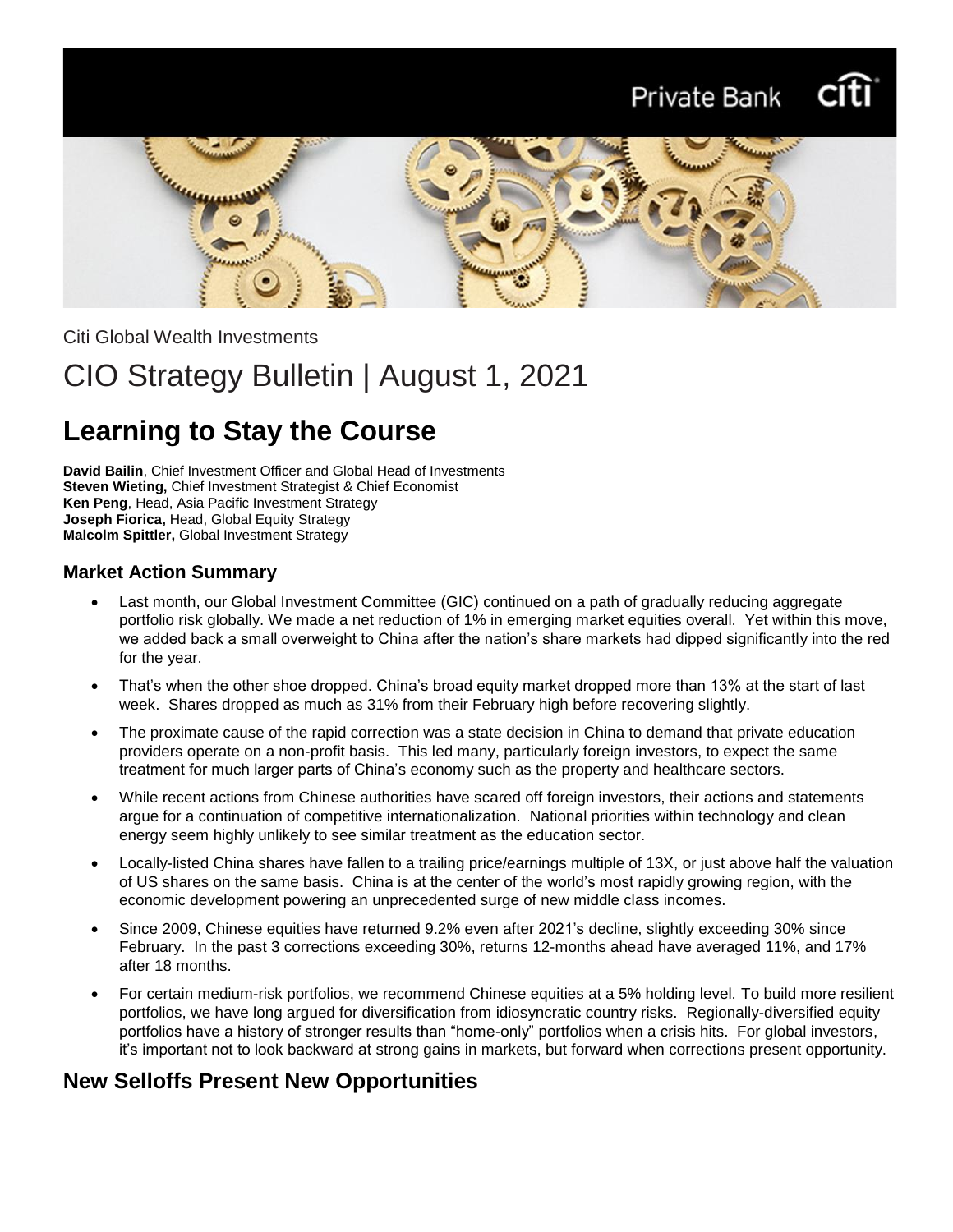In late [January 2021,](https://www.privatebank.citibank.com/ivc/docs/quadrant/gicaa-01272021.pdf) our Global Investment Committee (GIC) eliminated overweight<sup>1</sup> positions in US small and mid-cap shares and local Chinese shares, among other changes in both equity and fixed income allocations. As always, the GIC reallocated to investment assets that we believed would provide higher returns relative to the particular risk. Adding to global healthcare shares – which seemed oh-so-boring at the time – largely offset our other equity reductions (see figure 1).

At the time, we heard from many investors who preferred to ignore the reallocation. To paraphrase them, "things were looking up." After all, China's total return was 29% in 2020. US small and mid-cap shares had gained 19% despite falling 42% within the year.

Yet it is critical to look forward, not backward. What we saw in early 2021 was that the shares of less-well-capitalized US firms had surged for most of a year, reversing their outsized losses. This is the typical early-cycle pattern which doesn't suggest long-term outperformance (see figure 2). In China, policymakers were beginning to sharply curtail credit growth. This would slow its economy and expose weaker credits, including those owned by the state. As such the GIC took action to reduce risk in these small asset classes. As figure 3 shows, their returns had been sharply higher than broad global equities.

Soon after, with autocratic expediency, China moved fast to regulate its technology firms which were accumulating a large concentration of economic power. This was driving inequality and social concerns, just as in the US and Europe.



Source: Bloomberg as of July 30, 2021. Indices are unmanaged. An investor cannot invest directly in an index. They are shown for illustrative purposes only and do not represent the performance of any specific investment. Index returns do not include any expenses, fees or sales charges, which would lower performance. Past performance is no guarantee of future results. Real results may vary. Investing in smaller companies involves greater risks not associated with investing in more established companies, such as business risk, significant stock price fluctuations and illiquidity.

l

<sup>1</sup> Overweights are position sizes in excess of global benchmark allocations. See our latest [GIC AA](https://www.privatebank.citibank.com/ivc/docs/quadrant/gicaa-07212021.pdf) and [Portfolio](https://www.privatebank.citibank.com/ivc/docs/quadrant/gicappendix07212021.pdf)  [allocation](https://www.privatebank.citibank.com/ivc/docs/quadrant/gicappendix07212021.pdf) for both Strategic Portfolios and their tactical benchmark.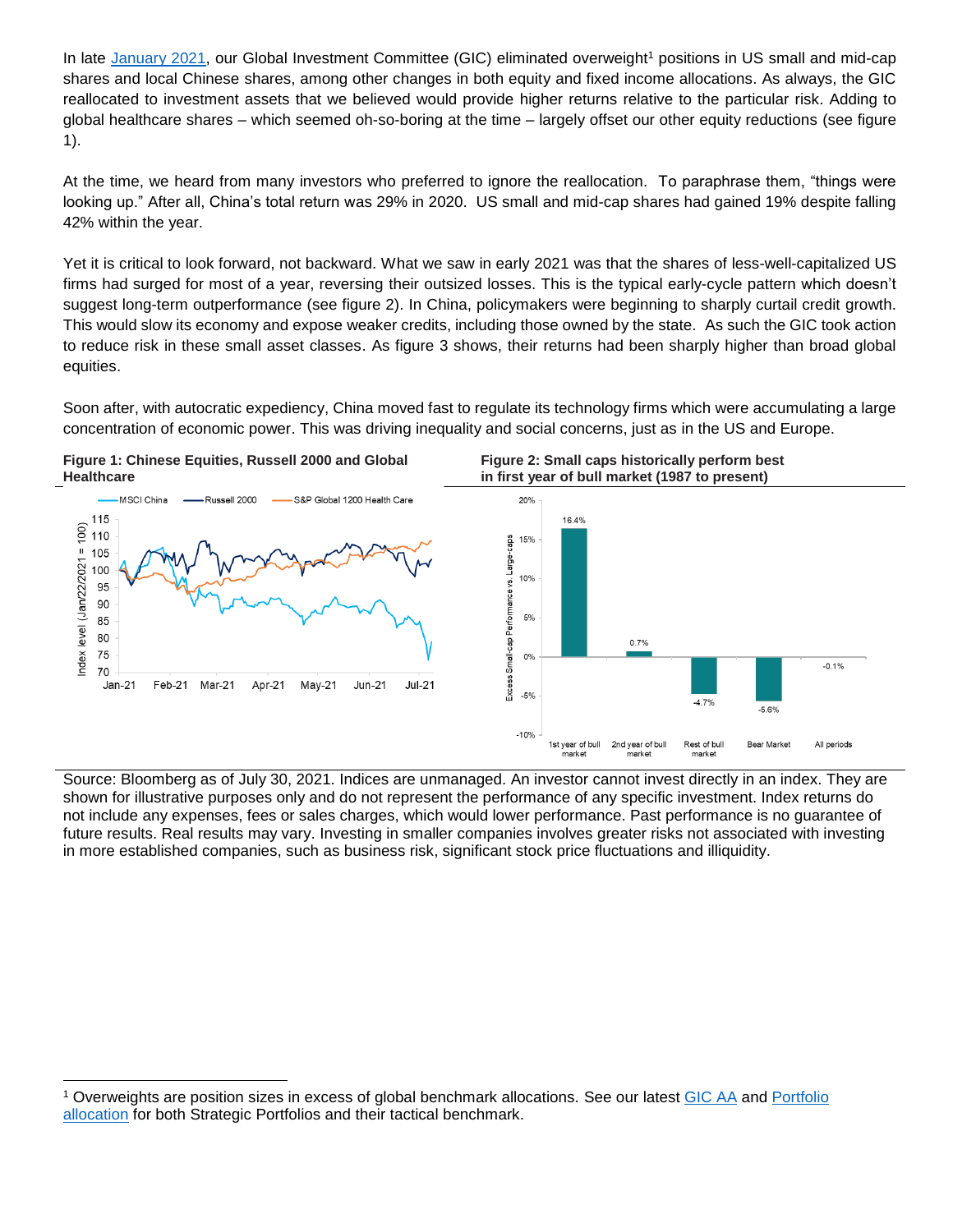



Source: Factset as of July 30, 2021. Indices are unmanaged. An investor cannot invest directly in an index. They are shown for illustrative purposes only and do not represent the performance of any specific investment. Index returns do not include any expenses, fees or sales charges, which would lower performance. Past performance is no guarantee of future results. Real results may vary. Investing in smaller companies involves greater risks not associated with investing in more established companies, such as business risk, significant stock price fluctuations and illiquidity.

### **Don't Wed Your Winners**

Last month, our GIC continued on a path of gradually reducing aggregate portfolio risk globally (please see our latest *[Quadrant](https://www.privatebank.citibank.com/ivc/docs/quadrant/CPB_Quadrant_07232021.pdf)*). We made a net reduction of 1% in emerging market equities overall. Yet within this move, we added back a small overweight to China after the nation's share markets had dipped significantly into the red for the year underperforming world equity markets by 23 percentage points since January.

That's when the other shoe dropped. China's broad equity market dropped more than 13% at the start of last week. Shares had dropped as much as 31% from their February high. Yet once again, investors seem "wedded to their winners" and unwilling to see a decline in markets as a potential opportunity.

The proximate cause of the rapid correction was a state decision in China to demand that private education providers operate on a non-profit basis. The news came after several other prominent interventions by the Chinese government that at least temporarily scuttled IPO plans from what many believe are "national champions." This led many, particularly foreign investors, to expect the same treatment for much larger parts of China's economy such as the property and healthcare sectors.

It's clear that housing affordability is a much stronger Chinese government priority than profits for developers. Yet among the shares that have now fallen hard are Chinese strategic priorities such as semiconductors, clean energy, and artificial intelligence. These sectors will need profit incentives to innovate and compete globally in our view. We expect Chinese authorities will reach the same conclusion.

On the regulatory front, China's actions will indeed represent costly requirements for fin-tech firms and technology platforms to dampen monopolistic behavior and protect consumer data. As we discussed in our *[Mid-Year Outlook](https://www.privatebank.citibank.com/newcpb-media/media/documents/outlook/Mid-Year-Outlook-2021_Citi-Global-Wealth-Investments.pdf)*, the strategic dissonance between the US and China represents one of three significant risks to the world economy. Disputes between the "G-2" have now moved from the arena of trade to the regulatory/financial realm. As such, the risks for asset holders depend in part on where investors are domiciled and the particular listing structure of the Chinese entity.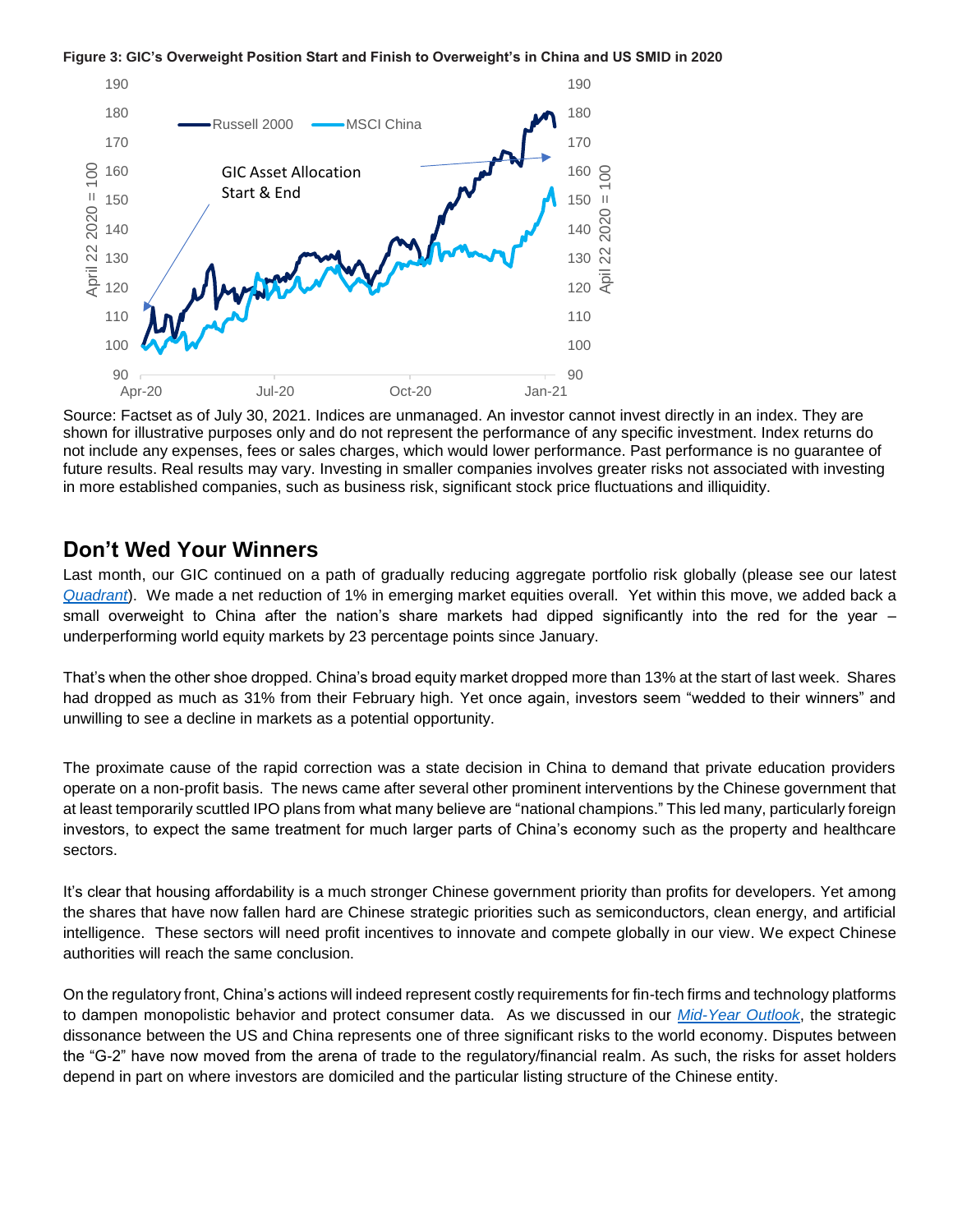In return for these risks, locally-listed China shares have fallen to a trailing price/earnings multiple of 13X, or just above half the valuation of US shares on the same basis. While no individual investor *must* own Chinese equities, the world's second largest economy is a global influence that cannot be ignored. China is at the center of the world's most rapidly growing region, with the economic development powering an unprecedented surge of new middle class incomes (see figures 4-5).



Source: International Monetary Fund (IMF), Bloomberg and Haver Analytics as of July 30, 2021. . All forecasts are expressions of opinion and are subject to change without notice and are not intended to be guarantees of future events.

## **Are There Two China Economies?**

Having a point of view on China's economy is critical for all global asset classes. Therefore, among the most interesting developments is the sharp recent divergence in the performance of local China equities compared to the shares of foreign firms that derive a large share of their sales and profits in China (see figure 6).

We believe the divergence largely stems from the newly negative sentiment regarding future regulatory burdens on Chinese business, which supersedes fears over growth. The relative outperformance of foreign firms suggests investors believe they will somehow escape the same regulatory impact. This is despite the issue being a frequent concern for foreign firms in the past.





Source: Bloomberg through July 30, 2021. Indices are unmanaged. An investor cannot invest directly in an index. They are shown for illustrative purposes only and do not represent the performance of any specific investment. Index returns do not include any expenses, fees or sales charges, which would lower performance. Past performance is no guarantee of future results. Real results may vary.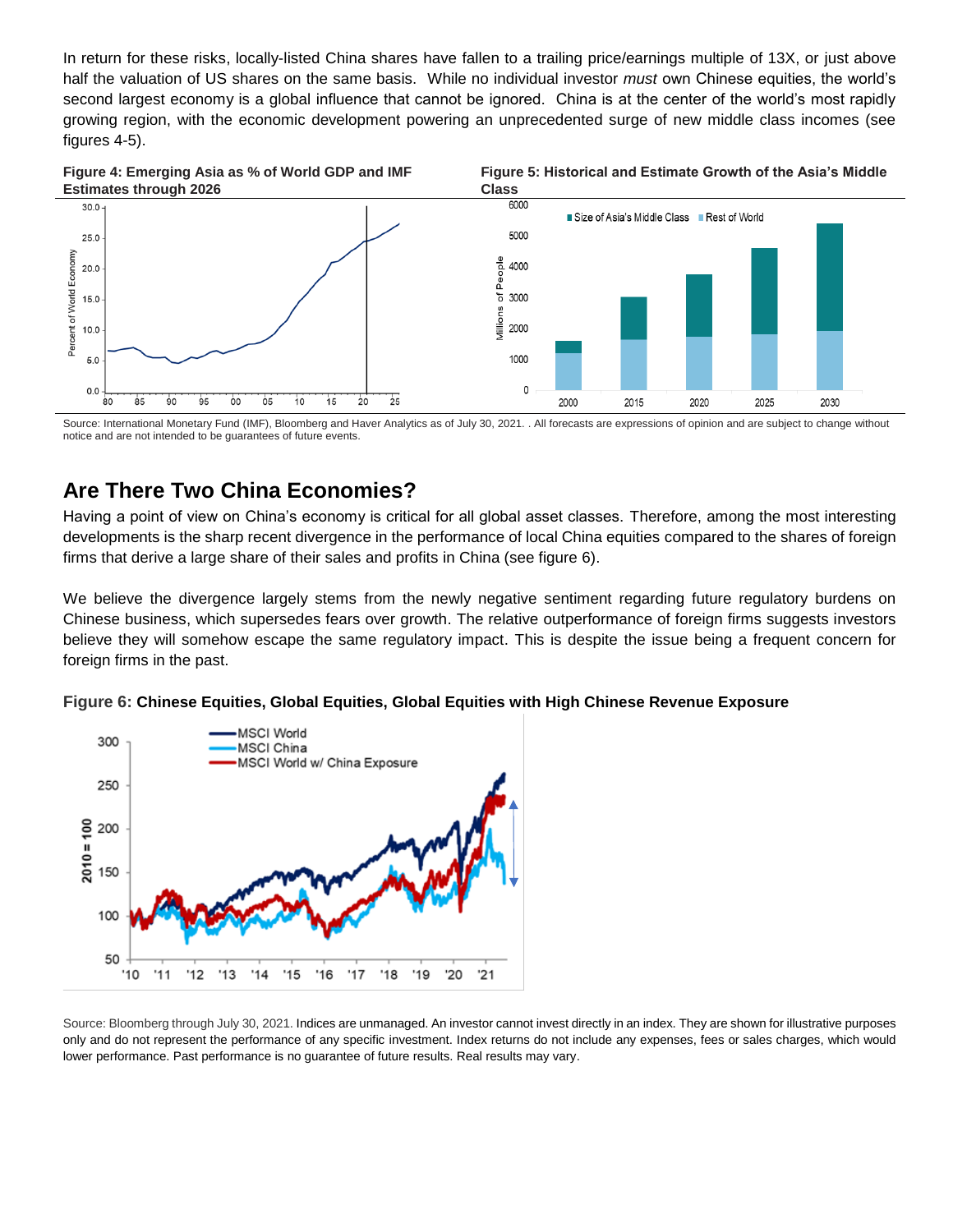Ultimately, one needs to take a point of view on how China will manage its economy. Will it use competition and private profit incentives to grow in the areas it has set as priorities? (Among them, semiconductors, clean energy and artificial intelligence). Will China instead seek to grow with an entirely socialist economic model?

Statements from Chinese officials do *not* argue for a return to the China of the 1950s-1960s. While recent actions have scared off foreign investors once again, their actions and statements argue for a continuation of competitive internationalization. Strong regulatory constraints will be seen in sectors that affect the living conditions of the broad public. These areas include education, housing and certain elements of healthcare.

Constraining profits has a history of backfiring for governments who seek both stable prices and rising supplies of goods and services for consumers. It is the profit motive that incentivizes both innovation and production. We don't think China will be spared from this quandary. However, the range of investment opportunities in China's economy are not limited to intensely-regulated sectors. For many shares, valuations now reflect a far less rosy profit outlook (see figure 7).

With the sharp recent selloff, Chinese shares have fallen 31% at a low point last week from their February high. Including this drop, total returns in China's equity markets have still been 9.2% annualized since 2009 through July 2021. During the post-Global Financial Crisis period, China's equity market has fallen more than 30% in three other periods before 2021. Once this threshold has been breached, subsequent 12-month returns were 11% over, while 18-month returns were 17%.

We don't believe investors have been wholly irrational in questioning the outlook for Chinese firms given macro policies ranging from regulation to monetary policy restraints. We do suspect they have been a bit too indiscriminate, however.

Importantly, we don't believe China's policymakers have simply given up on their pursuit of economic growth and development. We believe tightening credit policies have been more significant than generally recognized in slowing Chinese consumer spending this year. The need to "discipline" errant borrowers can't be allowed to permanently damage the financial system and the capacity to grow (please see ["China: The Non-Profit Tantrum"](https://www.privatebank.citibank.com/ivc/docs/quadrant/AsiaBulletin210728_China_Regulation.pdf) for a detailed discussion of recent events).

As is typical, too much tightening will give way to easing (see figure8). This has paved the way for market recoveries during the decade past, and we expect the same will hold now.



**Figure 7: China and US Tech Sector Comparison Figure 8: Credit Crunch Harms Markets, Precedes Rebounds:**

Source: Bloomberg through July 30, 2021. Indices are unmanaged. An investor cannot invest directly in an index. They are shown for illustrative purposes only and do not represent the performance of any specific investment. Index returns do not include any expenses, fees or sales charges, which would lower performance. Past performance is no guarantee of future results. Real results may vary.

## **Let's remember, it's 5% for medium risk portfolios**

The strategic competition between China and the US carries global risks, but as we noted above, China's economy sits at the heart of the world's most rapidly growing region. With the influence of China's economy felt throughout world industry and markets, it simply can't be ignored.

To build more resilient portfolios, we have long argued for diversification from idiosyncratic country risks. Globallydiversified equity portfolios have a history of stronger results than "home-only" portfolios when a crisis hits (see figure 9).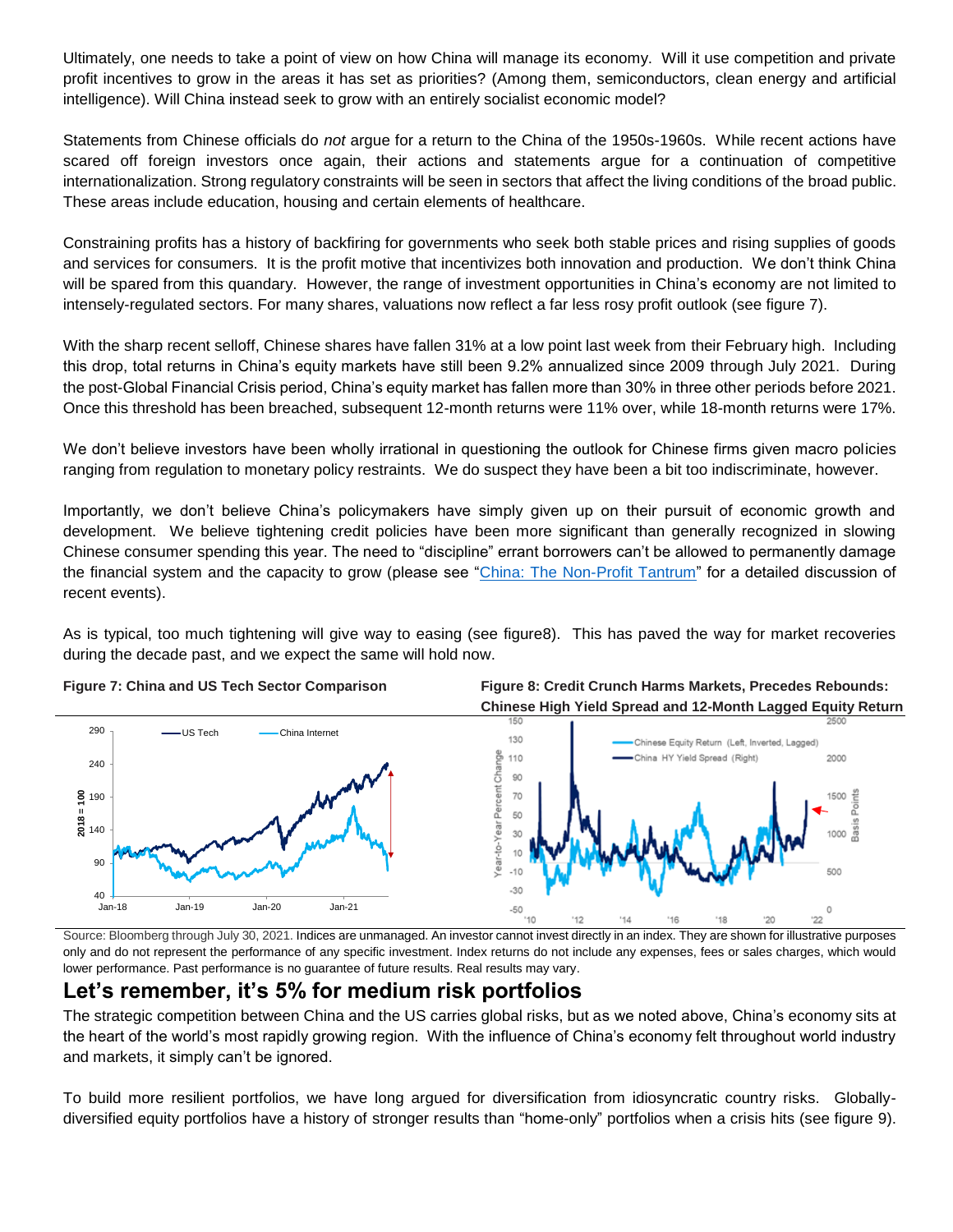Local calamities are far more common than global recessions throughout history, despite fully global crises hitting twice in the past 15 years.

For investors from Greater China, we would argue in favor of diversification from China's local risks. Meanwhile, global investors should be aware that historically, Chinese equities offer low regional correlation to US shares, and economic disintegration could lead to even lower correlation over time (see figure 10). This tends to *reduce* overall portfolio volatility and risk.



**Figure 9: Global Equity Returns vs Regional Returns in Local Figure 10: Correlation of Regional Market Returns to S&P 500 Crisis Periods**

Source: Bloomberg through July 30, 2021. Indices are unmanaged. An investor cannot invest directly in an index. They are shown for illustrative purposes only and do not represent the performance of any specific investment. Index returns do not include any expenses, fees or sales charges, which would lower performance. Past performance is no guarantee of future results. Real results may vary

NOTE: Country market crisis returns average -24.7% during which global returns average +3.9%.

To help preserve and grow wealth, we advise clients to consider owning highly diversified multi-asset class portfolios. As discussed in our *[Mid-Year Outlook](https://www.privatebank.citibank.com/newcpb-media/media/documents/outlook/Mid-Year-Outlook-2021_Citi-Global-Wealth-Investments.pdf)*, this means building a portfolio that doesn't seek the absolute highest potential return, but rather one that seeks the highest risk-adjusted return in line with the downside risks that individuals determine they can bear for their portfolios as a whole.

One cannot get the call on every underlying portfolio position correct. Knowing the risks, our position on medium-risk global portfolios, is a total weighting in China equities of about 5%. To seek excess returns that risk assets can generate over the inflation-adjusted return of cash, one has to risk being wrong (see figure 11).

#### **Figure 11: Inflation-Adjusted US Equity, Long-Term Treasury and Cash Returns: Log Scale**



Source: Haver Analytics as of July 30, 2021. Indices are unmanaged. An investor cannot invest directly in an index. They are shown for illustrative purposes only and do not represent the performance of any specific investment. Index returns do not include any expenses, fees or sales charges, which would lower performance. Past performance is no guarantee of future results. Real results may vary.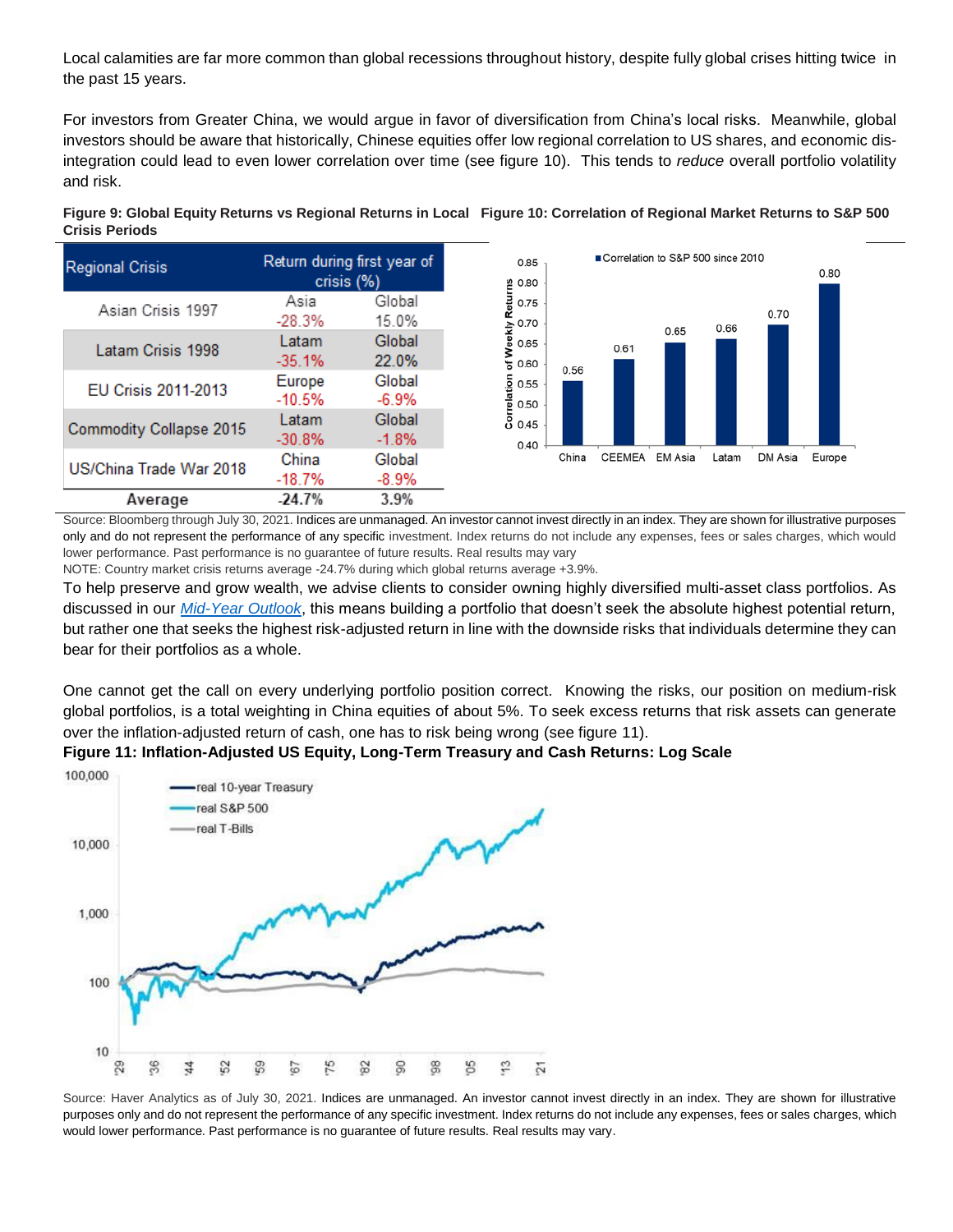In our [Investment Philosophy](https://www.privatebank.citibank.com/newcpb-media/media/documents/outlook/Outlook-2020.pdf) Outlook 2020, we set forth that *core portfolio* wealth should be permanently invested across asset classes that have a long-term performance track record, allowing for a fundamentally-driven estimate or future risks and returns. As figure 12 shows, such an asset allocation portfolio has had above-average absolute returns in every decade we can track. On a risk adjusted basis, it has generated higher returns than any single asset class.<sup>2</sup>

Importantly, what the table also shows, is that no-single region or asset class has had the strongest absolute return for more than a single decade. With US small caps having the highest returns of the last 10 years and US large caps in the second position, perhaps investors should be more concerned if we were *not* diversifying their investment dollars more widely.

| <b>1950s</b>                              | <b>1960s</b>                              | <b>1970s</b>                                  | <b>1980s</b>                              | <b>1990s</b>                                      | 2000s                                      | <b>2010s</b>                              | <b>Return</b>                             | Avg 10-Year Risk-Adjusted<br><b>Return</b> |
|-------------------------------------------|-------------------------------------------|-----------------------------------------------|-------------------------------------------|---------------------------------------------------|--------------------------------------------|-------------------------------------------|-------------------------------------------|--------------------------------------------|
| World ex-US<br><b>Equities</b><br>20.8%   | <b>US Small Caps</b><br>15.5%             | <b>EM Govt USD</b><br><b>Bond</b><br>14.4%    | World ex-US<br><b>Equities</b><br>22.8%   | <b>US Equities</b><br>18.2%                       | <b>EM Govt USD</b><br><b>Bond</b><br>12.9% | <b>US Equities</b><br>13.6%               | <b>US Small Caps</b><br>12.0%             | <b>Asset Allocation</b><br>0.53            |
| <b>US Equities</b><br>19.3%               | <b>US Equities</b><br>7.8%                | <b>US Small Caps</b><br>11.5%                 | <b>US Equities</b><br>17.5%               | <b>US Small Caps</b><br>11.6%                     | <b>G7 Govt Bond</b><br>6.4%                | <b>US Small Caps</b><br>10.5%             | <b>US Equities</b><br>11.6%               | <b>US Equities</b><br>0.49                 |
| <b>US Small Caps</b><br>16.9%             | <b>Asset Allocation</b><br>5.4%           | World ex-US<br><b>Equities</b><br>10.1%       | 17.4%                                     | <b>Asset Allocation Asset Allocation</b><br>11.0% | <b>US Investment</b><br>Grade<br>6.4%      | <b>Asset Allocation</b><br>7.7%           | World ex-US<br><b>Equities</b><br>10.5%   | <b>EM Govt USD</b><br><b>Bond</b><br>0.43  |
| <b>Asset Allocation</b><br>12.1%          | World ex-US<br><b>Equities</b><br>5.1%    | <b>Asset Allocation US Small Caps</b><br>8.0% | 15.8%                                     | <b>G7 Govt Bond</b><br>8.0%                       | <b>Asset Allocation</b><br>3.4%            | <b>EM Govt USD</b><br><b>Bond</b><br>6.3% | <b>Asset Allocation</b><br>9.3%           | <b>US Small Caps</b><br>0.38               |
| <b>EM Govt USD</b><br><b>Bond</b><br>5.3% | Cash<br>4.1%                              | Cash<br>6.5%                                  | <b>US</b> Investment<br>Grade<br>12.8%    | <b>US Investment</b><br>Grade<br>8.0%             | Cash<br>2.7%                               | World ex-US<br><b>Equities</b><br>6.0%    | <b>EM Govt USD</b><br><b>Bond</b><br>8.1% | World ex-US<br><b>Equities</b><br>0.37     |
| Cash<br>2.0%                              | <b>EM Govt USD</b><br><b>Bond</b><br>3.5% | <b>US Investment</b><br>Grade<br>6.1%         | <b>G7 Govt Bond</b><br>12.8%              | <b>EM Govt USD</b><br><b>Bond</b><br>7.7%         | <b>US Small Caps</b><br>2.2%               | <b>US Investment</b><br>Grade<br>4.3%     | <b>US Investment</b><br>Grade<br>5.8%     | <b>US Investment</b><br>Grade<br>0.18      |
| <b>G7 Govt Bond</b><br>0.4%               | <b>US Investment</b><br>Grade<br>2.4%     | <b>G7 Govt Bond</b><br>6.1%                   | Cash<br>9.1%                              | World ex-US<br><b>Equities</b><br>7.3%            | World ex-US<br><b>Equities</b><br>1.6%     | <b>G7 Govt Bond</b><br>3.7%               | <b>G7 Govt Bond</b><br>5.7%               | <b>G7 Govt Bond</b><br>0.17                |
| <b>US Investment</b><br>Grade<br>0.4%     | <b>G7 Govt Bond</b><br>2.4%               | <b>US Equities</b><br>5.8%                    | <b>EM Govt USD</b><br><b>Bond</b><br>6.4% | Cash<br>5.0%                                      | <b>US Equities</b><br>$-0.9%$              | Cash<br>0.6%                              | Cash<br>4.3%                              |                                            |



Source: Factset and Citi Private Bank, Global Asset Allocation Team as of 30 July 2021. Adaptive Valuation Strategies (AVS) is the Private Bank's proprietary strategic asset allocation methodology. Indices are unmanaged. An investor cannot invest directly in an index. They are shown for illustrative purposes only. Past performance is no guarantee of future returns. Real results may vary. "Asset allocation" in this diagram represents an AVS Risk Level 3 allocation, which includes allocations to equities, fixed income, commodities, cash and hedge funds. Risk levels are an indication of clients' appetite for risk. Risk Level 3 – Seeks modest capital appreciation and, secondly capital preservation. The returns shown were calculated at an asset class level using indices and do not reflect fees, which would have reduced the performance shown. Risk-adjusted return is defined here as the Sharpe ratio. See glossary for definition of terms.

l

 $2$  This measure is the so-called Sharpe ratio, or the return of the asset class above the cash yield adjusted for volatility (standard deviation).